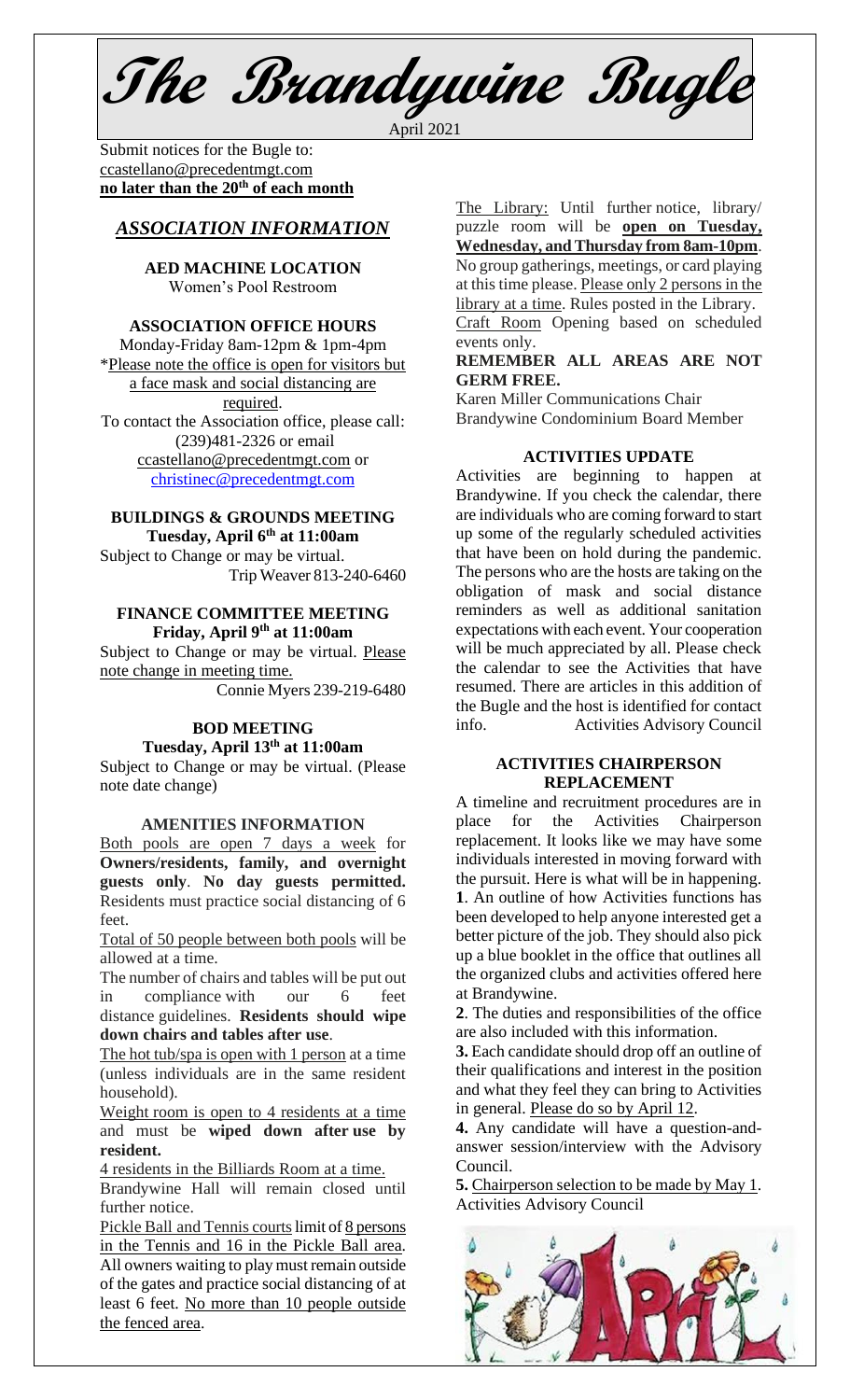### **OPEN TENNIS FOR RESIDENTS Mondays, Wednesdays & Fridays, at 8:00am**

Every Monday, Wednesday, and Friday at 8:00 AM offers all resident tennis players an opportunity to play, have fun, and get healthy exercise. If you have "rust" from not being in the game of late, we will provide the remedy. Do not hesitate to just show up but if you do have questions, Jack Sheils at 239-985-7083 would be happy to try to provide answers.

### **BOCCE**

### **Mondays & Thursdays, at 9:30am**

Brandywine's Bocce Ball Club thanks everyone for their support. Please check for more information and photos on the blog at <https://brandywinebocce.sport.blog/> Come out to play bocce with the Club members and others. Everyone is welcome!

# **SINGLES' CLUB Thursday, April 1 st at 6:00pm**

Our March trip was in the charming little town of Matlacha. If you blink, you will miss it, but there is a lot packed into this fishing village. Restaurants, art galleries, a variety of tourist shops.ie. something for everyone. The town is a post card; multi-colored houses and scenic streets with winding canals and mangroves have me drinking it all in. The fish were jumping, and the living was easy. We went to the Blue Dog for lunch, which was delicious. For our April meeting please bring your new ideas researched prior to our meeting. Also please bring calendar/ planners to avoid scheduling conflicts. The meeting takes place poolside, weather permitting. If not, we will meet at 1246 Hazeltine Dr., where you will need to BYO chair & refreshment. Dianne Truslow

# **SENIOR YOGA Wednesdays & Fridays at 3pm, Starting April 2nd**

Join us on the Tennis Porch for *Breathwork:* technique to affect breathing patterns, physical & mental health, *Yoga:* focus on strength, flexibility, & range of motion, *Stretching:* improve overall fitness, posture & ability to perform daily activities. Please bring Yoga Mat and water. See flyer attached for more information. Call Donna Johnson with any questions. (386)804-0481.

# **SINGLES' CLUB SOCIAL Wednesday, April 7 th at 4:00pm**

The Singles Club is hosting a Singles Social, poolside. We want to invite members and those who have been thinking of joining us, to come to the pool to swim, sit, chat, get some sun, and enjoy the provided food. We will have food catered at no charge, BYOB. Please call Maddy Legan at (239)787-1090 if you plan to attend. This is for the purpose of ordering food. Deadline for calling is April 5<sup>th</sup>.

Diane Truslow

# **OUTSIDE BINGO Monday, April 12 th at 10:30am**

We will hold Bingo on the side of the library. The cost will be \$5.00 per person. Reservations required. Only 30 people. Bring your own lawn chair and something to mark your cards with. For sign up call Karen Miller 239 481 3790.

## **MAHJONGG Wednesdays at 12:30pm, Starting April 14th**

Welcome back-Mahjongg ladies!! We will begin our WEDNESDAY 12:30-3pm play time on APRIL 14. Wear your mask, bring your card and the fun begins. Meeting room is TBD. Please contact Kay Wyatt if you have any questions. (239)322-4208.

# **THE FAMOUS BOCCE CLUB PANCAKE BREAKFAST**

**Saturday, April 24 th from 8:30-11am** Back by Popular Demand, the Brandywine Bocce & Social Club is pleased to announce the scheduling of our first Pancake Breakfast of the year. All residents and family are invited to attend. Seating will be available indoors in Brandywine Hall; or breakfasts can be takeout. Social distancing will be maintained, and masks are required on the serving line. Cooks and servers will wear masks and gloves. The cost is \$8.00 per person payable upon **sign up at BWH breezeway on Monday April 19th from 1:00 to 3:00 PM**.

### **100th BIRTHDAY CELEBRATION FOR ARLENE ZIMMERMAN**

On Wednesday, April 28<sup>th</sup>, 2021 Arlene Zimmerman (Robert's Mother) is turning 100. Please join us at the pool, between 3:30 and 4:30pm, to wish Arlene a Happy Birthday and enjoy some Birthday Cake. Robert will bring a jumbo card that everyone can sign. No gifts please.

Robert Zimmerman

# **WOMEN'S ASSOCIATION No April Meeting**

See May Bugle for next meeting date.Karen Miller 481-3790

# **COMMUNICATION COMMITTEE**

The following people are on the new communications committee. Please contact them with any issues and concerns you may have.

Ann Bastian- [amb1248@yahoo.com](mailto:amb1248@yahoo.com) Phyllis Cipolloni- [cipll@aol.com](mailto:cipll@aol.com) Diane Jarke- deejim1319@yahoo.com Rosemary King- [rmdking1519@gmail.com](mailto:rmdking1519@gmail.com) Karen Miller- drm1335@aol.com

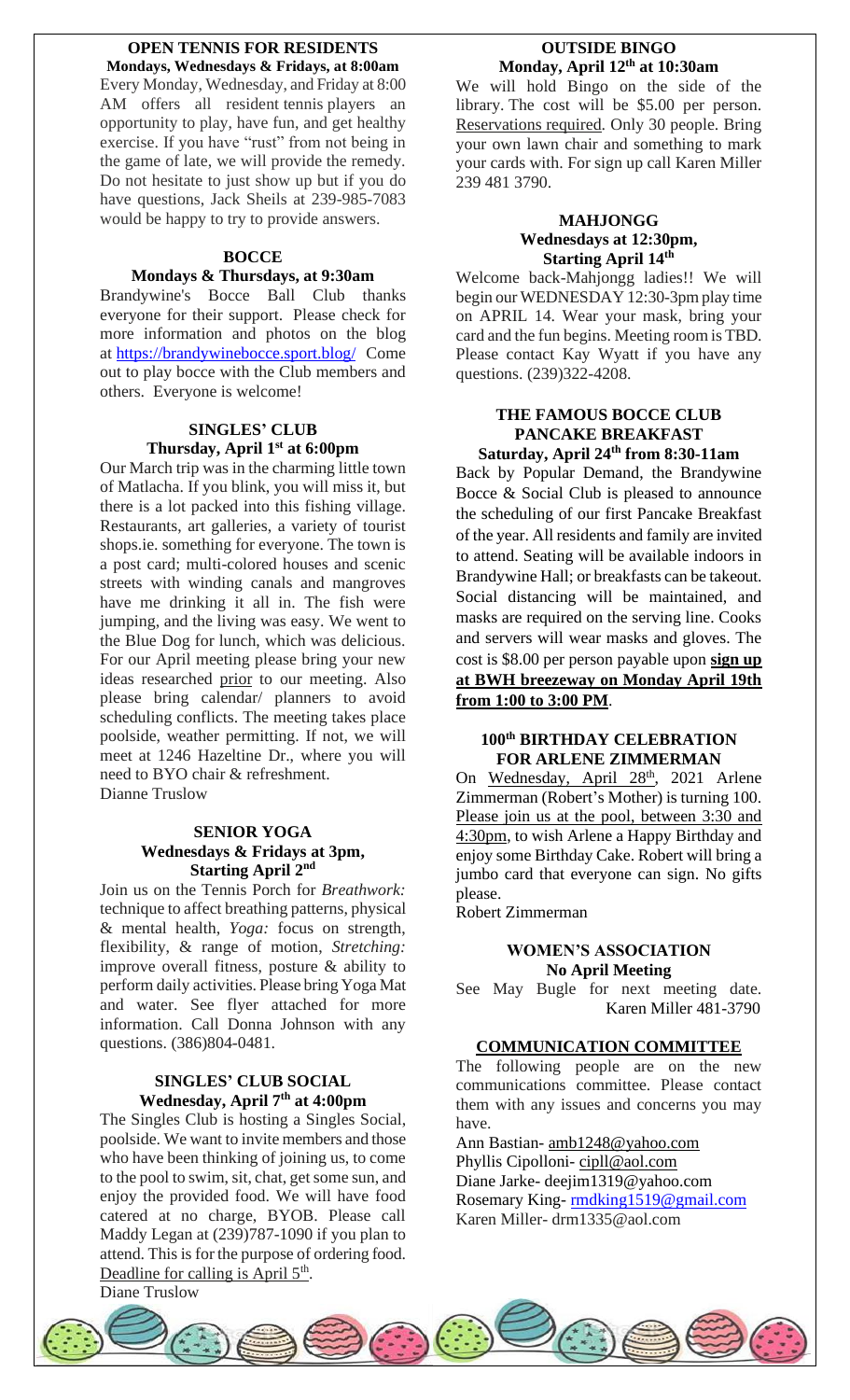### **NEW RESIDENTS**

Let us welcome these lucky people joining us in "paradise". **-Elizabeth Gabel, 1238 Hazeltine Drive -Jack Lee, 1318 N. Brandywine Circle -James Carroll, 1287 S. Brandywine Circle -Johnny & Julianna Beal, 1304 S. Brandywine Circle #3**

### **IN MEMORIAM**

We lost a cherished resident in March: Katharine Hyre

Kathie is survived by her husband Fred, her three sons, David (Barbara), Eric, and Randal (Anne), her three grandchildren, Katharine, Asher, Elena, and countless friends worldwide. A Memorial Service has been planned for 1PM on April 10, 2021, at the Brandywine Hall, 1293 Medinah Drive, Ft. Myers **(for Covid social distancing reason we are requesting an RSVP to Eric Hyre at 614-216-3453).**

A private interment service is planned. In lieu of flowers, the family has requested that donations be made to the Ohio State University chapter of Alpha Xi Delta (https://psialphaxidelta.2stayconnected.com/donate-here) or to the Brandywine Memorial Garden Fund (please make checks payable to the Brandywine Activities Committee).

For the full obituary please visit www.fortmyersmemorial.com

#### **VACCINATION VOLUNTEERS**

We have residents in Brandywine who would like to volunteer to help others obtain their covid vaccination shots. If you are in need of help with this please call the Association Office (239)481-2326 with your name, address, and phone number so we can set you up with one of the Brandywine Vaccination Volunteers.

#### **OUTDOOR ACTIVITES**

Looking to expand Brandywine's outdoor activities for fun. Items needed: Badminton Equipment, Croquet Sets, Bean Bags for Corn Hole. If you have any items to contribute or would like to help organize the activities, please give Nancy Weaver a call at (813)380- 1500.

#### **CHRISTMAS DECORATIONS**

Help is needed in revamping Brandywine's look for the Christmas holidays. Please look through your closets and garage for any Christmas items you no longer need. We are seeking: 1. Artificial Christmas trees of various shapes and sizes. 2. Artificial wreaths of various sizes- the bigger the better. Please call Nancy Weaver at (813)380-1500 if you would like to donate.

#### **ZOOM ASSISTANCE**

If you need help navigating or learning to use Zoom, please contact the office so we can schedule a date and time to assist you. (239)481-2326.

#### **MONEY MATTERS**

A new year is upon us and it is time to review your Brandywine account. With a change in the 2021 maintenance fees (\$640.91 for Brandywine units, \$406.20 for the Hazeltine units and, \$549.82 for all others) many forget to update the banking amount which results in an underpayment. I urge everyone to check their balance on the Precedent website which can be done by going to www.precedentmgt.com and logging into your account. If you need assistance in doing this, please call the office. If you want a quick update, the office will be happy to check your account balance for you.

Reminder – final payment of the roof assessment is due and payable on April 1st. This payment requires a separate check- do NOT write one check for both your monthly fee and the assessment. (\$1256.13 for Brandywine units, \$763.95 Hazeltine units and, \$1065.13 for all others)

Constance Myers, Board Treasurer and Finance Chair

#### **CPR/AED**

A CPR/AED course will be scheduled to take place at our local Fire House. Only 10 candidates will be able to attend each class, but given any greater number, more than one date will apply. Due to present circumstances, you can contact me and then I will get back to you with open dates and time. The course generally takes up to a few hours in the morning. At conclusion you will be given a protective CPR mask to take home. Interested, please call with your name and phone number at 239 489-2806 or call/message me at 757 871-9667. My email is jamuff@aol.com. Your place in the room will keep you separated amply to meet safety requirements. Audrey Murphy

#### **BUGLE LOCATION**

The Bugle will remain available in the Brandywine Hall Breezeway near the pool. The Bugle is always available on both websites:

Resident ran site: [www.mybrandywine.org](http://www.mybrandywine.org/) Official site: www.precedentmgt.com

#### **FRIENDLY REMINDER**

All homeowners have an obligation to follow the Brandywine Condominium Association, Inc. Documents including but not limited to the Rules and Regulations. Homeowners who are not in compliance will receive a violation notice. To avoid a violation notice, make sure to stay informed. Please keep in mind the Association Documents also include information for homeowners regarding covenants compliance. All rules and regulations are available on the website, [www.precedentmgt.com](http://www.precedentmgt.com/) or you may request a copy from the Association office.